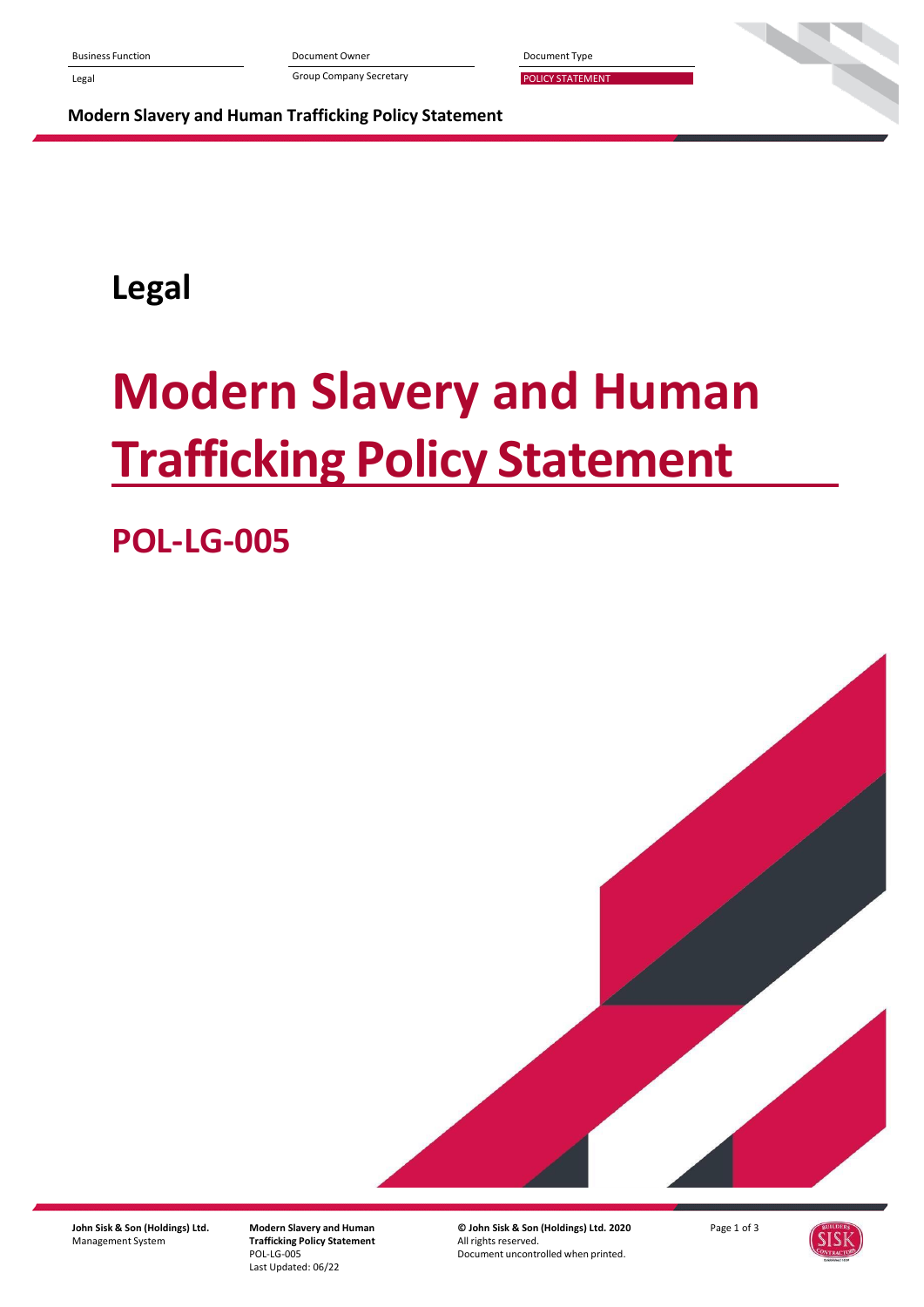

#### **Modern Slavery and Human Trafficking Policy Statement**

### **1 Company Structure**

John Sisk & Son Ltd, JSS Rail Limited and John Sisk & Son (Holdings) Limited, are members of the Sisk Group, an international construction company involved in construction, distribution, manufacturing and property. Sisk UK operates predominantly in the UK and Ireland. Our ultimate Parent Company is Sicon Limited. Sicon Limited has its head office in Ireland. The Sisk Group has approximately 1,972 employees.

We work closely with a number of suppliers and subcontractors. The majority of these businesses operate within the UK and this statement is made pursuant to Section 54(1) of the Modern Slavery Act 2015, setting out the steps we believe, mitigate our risk with respect to slavery and human trafficking.

### **2 Policy Statement**

Modern Slavery is a serious crime, violating an individual's fundamental rights. We are committed to ensuring that there is no modern slavery or human trafficking in our supply chains or in any part of our business. This Anti-slavery Statement reflects our commitment to acting ethically and with integrity in all our business relationships and to implementing and enforcing effective systems and controls to ensure slavery and human trafficking is not taking place anywhere in our business or our supply chains.

Sisk's 'Zero Philosophy' is applied to everything we do at every level of our organisation. The philosophy is also applied to our zero tolerance to slavery and human trafficking. In order to ensure all those in our supply chain comply with our values, we require our supply chain to contractually commit to compliance with this Policy Statement.

Our recruitment processes are both transparent and thorough. We have robust procedures in place for vetting new employees and ensuring we are able to accurately confirm their identities.

#### **3 Due Diligence**

As part of Sisk's on-going commitment to comply with the Modern Slavery Act, 2015, Sisk will both continue to monitor and mitigate any risks within Sisk and our supply chain, so that effective controls and contingency plans can be put in place if required.

We ensure our Supply Chain Prequalification procedures are robust and include appropriate provision for ascertaining the measures taken by our supply chain to help eradicate modern slavery. Our procedural controls are reinforced by our strategic procurement approach to developing preferred supplier relationships with key supply chain partners, including for example labour and logistics providers with whom we work repeatedly and know very well. As part of our strategic relationship, these providers continue to actively support Sisk in raising internal awareness on the risks of modern slavery by presenting to our staff through internal webinars.

We operate a programme of Independent Labour Practice Audits with our suppliers and/or trade contractors to monitor compliance and resolve any points of awareness that arise in the Audits.

The success of this Policy Statement is dependent upon all employees, supply chains and subcontractors playing an important part in helping to detect and eradicate slavery. As such, all individuals are encouraged to report any suspected slavery to our "Speak Up" helpline, the details of which are at all our sites, offices and on the intranet.

**Modern Slavery and Human Trafficking Policy Statement** POL-LG-005 Last Updated: 06/22

**© John Sisk & Son (Holdings) Ltd. 2020** All rights reserved. Document uncontrolled when printed.